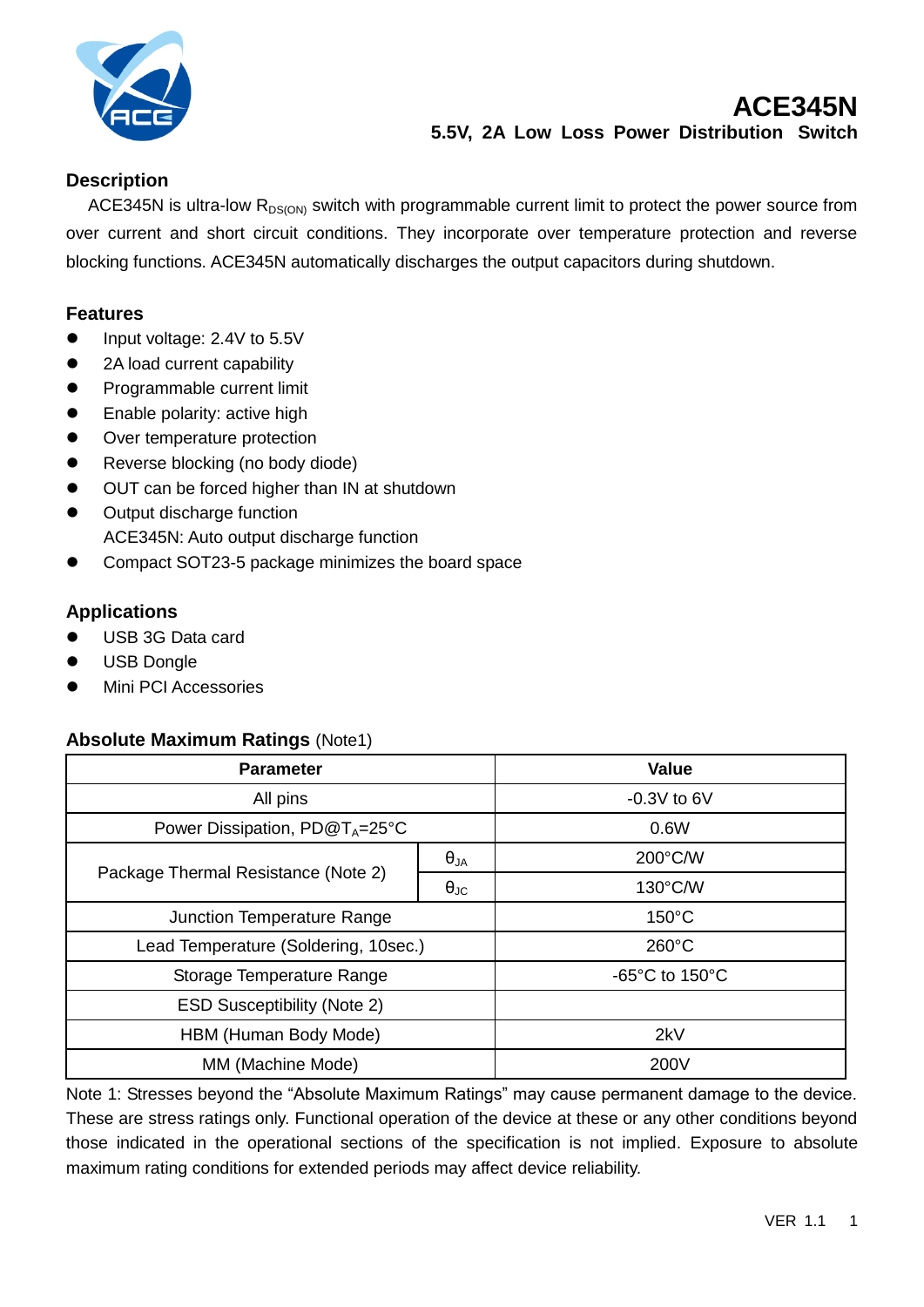

# **ACE345N 5.5V, 2A Low Loss Power Distribution Switch**

Note 2:  $\theta_{JA}$  is measured in the natural convection at TA = 25°C on a low effective single layer thermal conductivity test board of JEDEC 51-3 thermal measurement standard. Pin 2 of SOT23-5 packages is the case position for  $\theta_{\text{JC}}$  JC measurement.

Note 3: The device is not guaranteed to function outside its operating conditions.

## **Recommended Operating Conditions** (Note 3)

| <b>Parameter</b>           | <b>Value</b>                         |
|----------------------------|--------------------------------------|
| IN                         | 2.4V to 5.5V                         |
| All other pins             | 0V to 5.5V                           |
| Junction Temperature Range | -40 $^{\circ}$ C to 125 $^{\circ}$ C |
| Ambient Temperature Range  | -40 $^{\circ}$ C to 85 $^{\circ}$ C  |

Note 3: The device is not guaranteed to function outside its operating conditions

## **Ordering information**



# **Typical Applications**